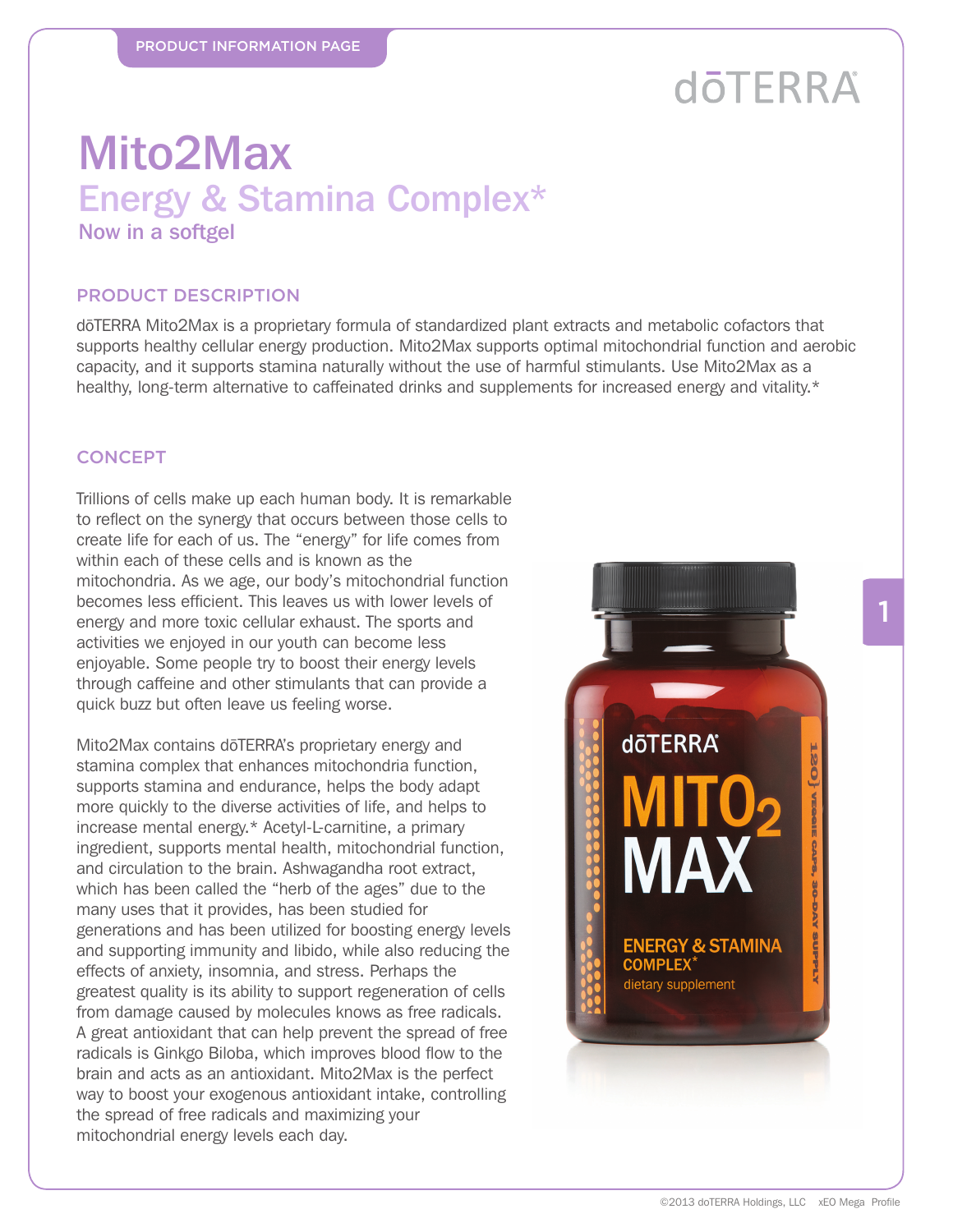# **doTFRRA**

### PRIMARY BENEFITS

- Promotes efficient production of ATP in the mitochondria of cells\*
- Enhances stamina and efficient use of oxygen\*
- Supports metabolic adaptation for diverse activities, from movie watching to marathon running\*
- Improves mental energy\*

## DIRECTIONS FOR USE

Take 2 capsules with morning and evening meals (4 capsules per day)

### CAUTIONS

Keep out of reach of children. Pregnant or lactating women and people with known medical conditions should consult a physician before using. Do not use if safety seal is broken or missing. Does not contain milk or wheat products.

Store in a cool, dry place.

\*These statements have not been evaluated by the Food and Drug Administration. This product is not intended to diagnose, treat, cure, or prevent any disease.

### FAQs

Q: How soon will I feel increased energy? A: Mito2Max can produce powerful and helpful outcomes. Optimized benefit is achieved through consistent use over a period of time; however, each person is unique and has individual needs. The time needed to feel its effects will be different for everyone.

Q: Why is Mito2Max safer than regular energy drinks?

A: Mito2Max contains safe ingredients that support mitochondrial function for natural energy production. Regular energy drinks often contain stimulants with unwanted side effects and high amounts of sugar. Taking Mito2Max can provide you with the energy you need without the withdrawal symptoms or energy

"crash" later in the day.

Q: What is Cordyceps and how will it help give me energy?

A: Cordyceps is one of the best known fungi used traditionally in Chinese medicine to treat illness, promote longevity, and increase energy. Cordyceps contains polysaccharides, carbohydrates, and B vitamins that help promote endurance and energy metabolism. It may act on immune cells and metabolic regulators to improve energy levels.

Q: Can my children take Mito2Max safely? A: Most ingredients in Mito2Max would be expected to be safe for children; however, there is limited scientific information on the use of Mito2Max ingredients in children. Therefore, Mito2Max is currently only recommended for adults.

Q: Can pregnant women take Mito2Max safely? A: There is insufficient scientific study on the use of Mito2Max ingredients during pregnancy. dōTERRA does not recommend Mito2Max during pregnancy. If a pregnant woman wishes to take Mito2Max, use of the product should be monitored by her physician.

Q: Is Mito2Max GMO and gluten free? A: Yes. All Mito2max ingredients are analyzed by an independent, certified laboratory using state of the art methods. These tests have shown our ingredients to be free from genetically modified material (GMO). Likewise, all Mito2Max ingredients are gluten free and the finished product has been tested gluten free.

### COMPLIMENTARY PRODUCTS

- Lifelong Vitality Pack or Vegan Lifelong Vitality Pack
- DDR Prime Essential Oil Cellular Complex
- Alpha CRS+

### KEY STUDIES

Woelk H, Arnoldt KH, Kieser M, Hoerr R. Ginkgo biloba special extract EGb 761 in generalized anxiety disorder and adjustment disorder with anxious mood: A randomized, double-blind, placebo-controlled trial. Journal of Psychiatric Research. 2007;41 (6):472- 480.

Cieza A, Maier P, Poppel E. Effects of ginkgo biloba on mental functioning in healthy volunteers. Archives of Medical Research. 2002;34 (5):373-381.

Marcovina SM, Sirtori C, Peracino A, et al.